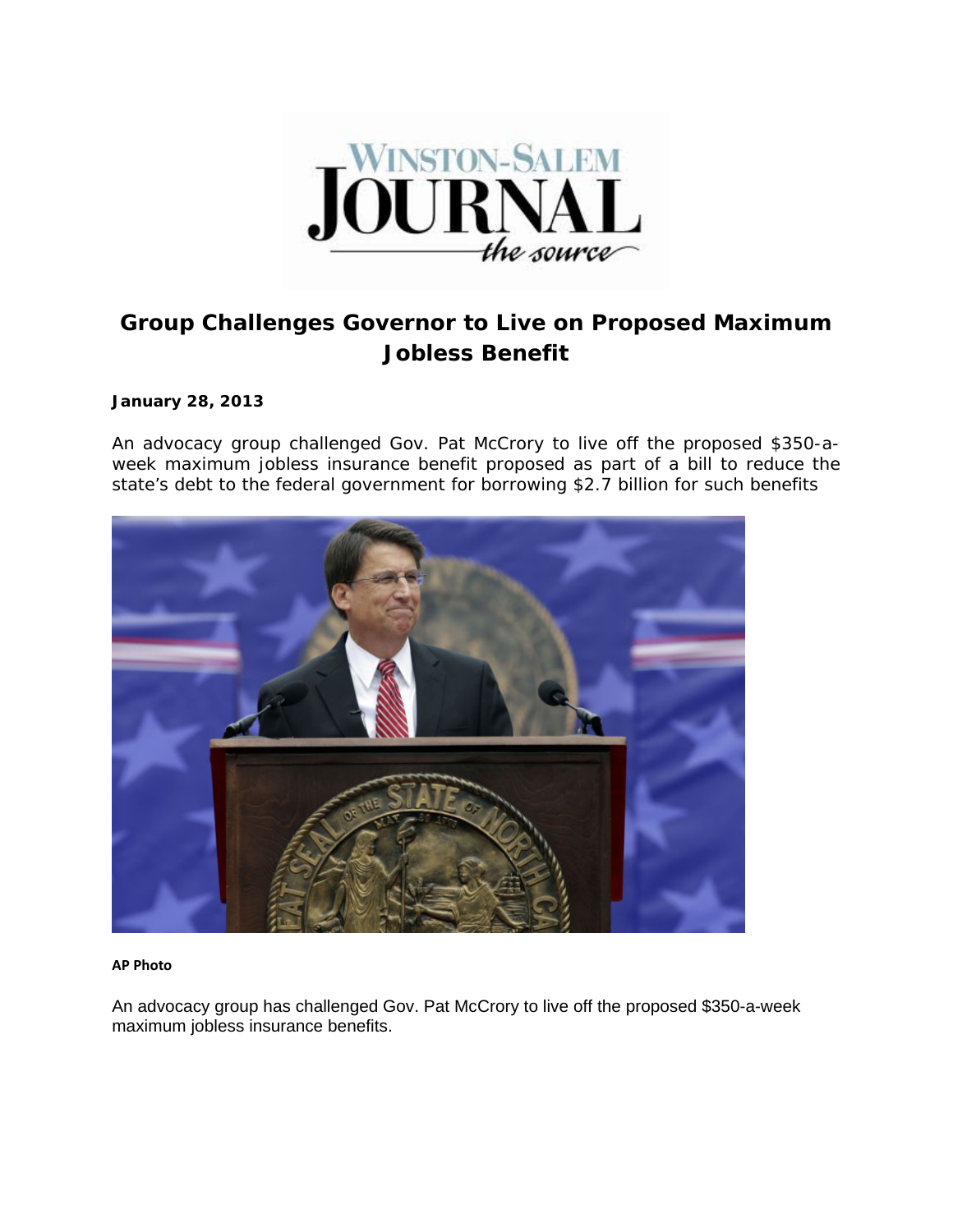The bill would reduce amount of weekly benefits and the number of weeks of eligibility beginning July 1 – a date that means forgoing \$600 million in potential federal extended benefits but retiring the debt faster.

The group, Action NC, made the challenge in part because McCrory recently approved giving raises of a combined 8 percent so his Cabinet leaders "can afford to live."

A governor's spokesman declined to comment unless granted anonymity, a condition the Winston-Salem Journal would not agree to.

Under the proposed bill, the maximum weekly state benefit for workers would fall from \$535 to \$350, while the average benefit would drop from \$290 to \$264 a week. The plan is expected to be submitted Wednesday.

The maximum number of weeks a jobless claimant could receive state benefits would drop from 26 weeks to 20 during times of high unemployment, and as few as six weeks at times of "full employment," defined by economists as a 5 percent jobless rate. The state unemployment rate was 9.2 percent in December, down from 10.4 percent a year ago.

The N.C. Justice Center, a left-leaning advocacy group, said 155,344 people would be affected if the General Assembly reduced the maximum number of weeks to 20. More than 15,000 Triad residents currently receive federal extended benefits, and some recipients would be eligible for payments July 1. But the federal extended benefits are contingent on a state not changing its benefit amounts.

"They have the votes; there is all kind of time," said Harry Payne, former N.C. Employment Security Commission chairman and general counsel of the N.C. Justice Center.

"The plan is clearly to run this past the public and our media saying, 'It's complicated, it's tough, comprehensive, no one is happy, gotta do it' with very little discussion."

State Rep. Julia Howard, R-Davie, and Gayle Anderson, chief executive and president of the Winston-Salem Chamber of Commerce, support forgoing the federal extended benefits to pay off the debt by 2015 or 2016 – about three years earlier than by not cutting state jobless benefits.

"It's the best fix I can come up with for an ugly scenario we have to resolve," Howard said Thursday. "There are no good answers. This (unemployment insurance) is becoming a welfare-dependent program in a lot of cases."

Under the proposed bill, businesses would see their federal unemployment insurance taxes go up by \$21 for each employee for each year the debt hasn't been paid off. The companies also would continue to pay a state unemployment tax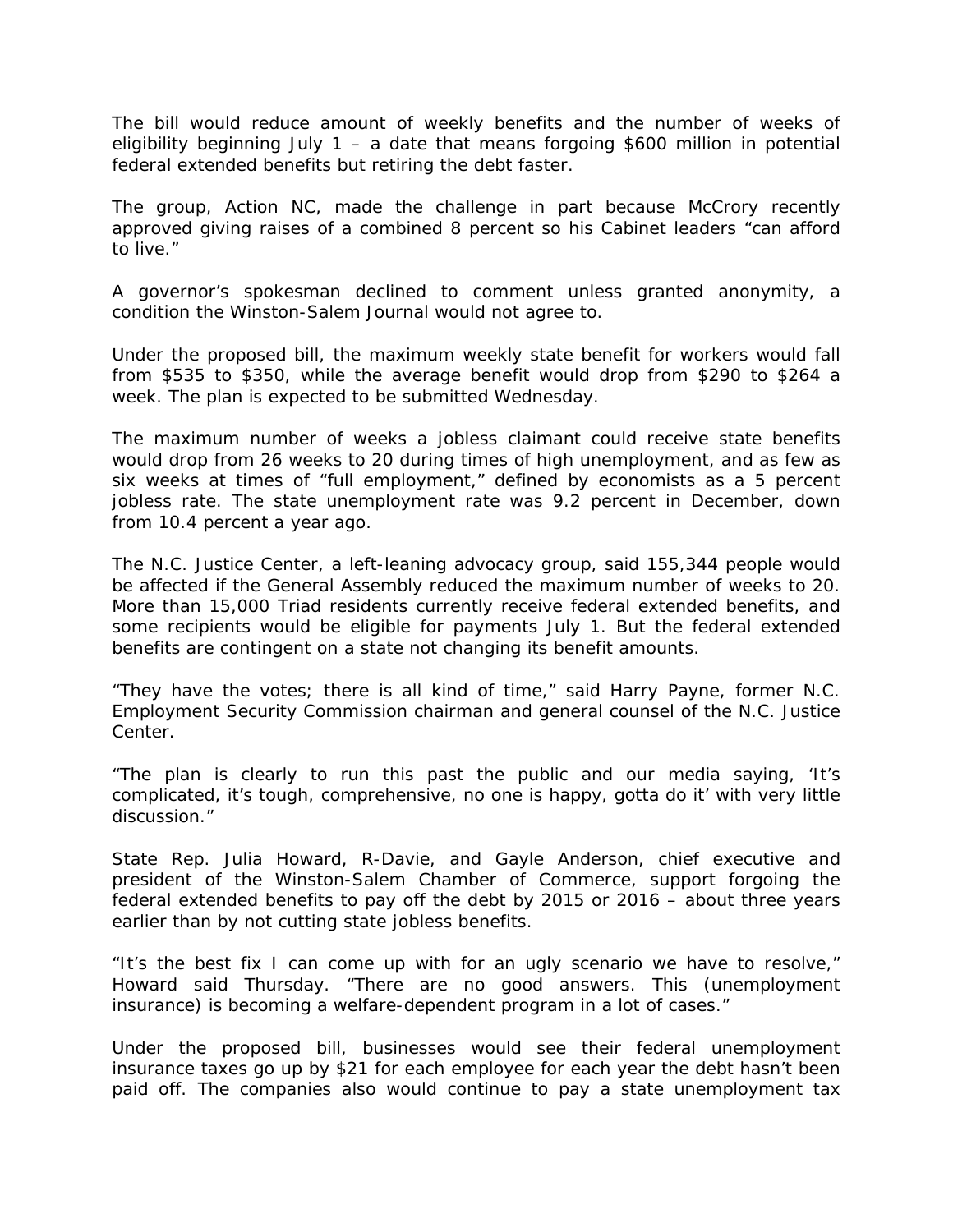surcharge and see minimum and maximum contribution rates go up slightly – eliminating the zero rate that top-rated companies now receive.

Payne said the urgency to make the law effective July 1 is that accepting the extended federal benefits would require going into 2016 to finish paying off the debt. Since the employer tax goes up by \$21 per employee each year with the proposed bill, employers in 2016 would be paying \$84 per employee above what they paid in 2012.

"The additional cost will either come from laid-off workers in lesser benefits or employers in the last year (2016) of additional taxes," Payne said.

Howard and Anderson have said that reducing benefits and the state's debt are crucial to attracting new businesses and new jobs.

Justice Center officials countered: "A business that sees no need to hire new workers will not do so because of a UI tax cut."

John H. Boyd, a principal in The Boyd Co. Inc., a site-location consulting company, said he includes the unemployment insurance tax rate and benefit profile as part of the due diligence process for clients.

"But it is far overshadowed by other site selection factors, tax-related and otherwise," Boyd said.

"Local property tax rates - which have always been a draw for North Carolina corporate and personal income tax rates, workmen's compensation rates and related tort climate, and sales tax - especially targeted credits on machinery and equipment and server/software equipment far, far out-distance UI as a corporate location determinant."

Boyd said employeers transferring to a new job are more concerned about the possibility of finding work in a related field or within their skill sets in the new market.

"As a general statement, transferees tend to be upwardly individuals more concerned about working than being on the public dole," Boyd said.

Justice Center officials said 54 percent of N.C. unemployment recipients are white, 51 percent are female and 45 percent are 46 years or older. The proposed bill would eliminate eligibility for people who can't accept a shift with new hours because of personal issues such as day care or elder care, advocates told The Associated Press.

Payne said the reason for the federal non-reduction rule is to keep states from shifting claimants onto federal extended benefits too early. "It is not negotiable,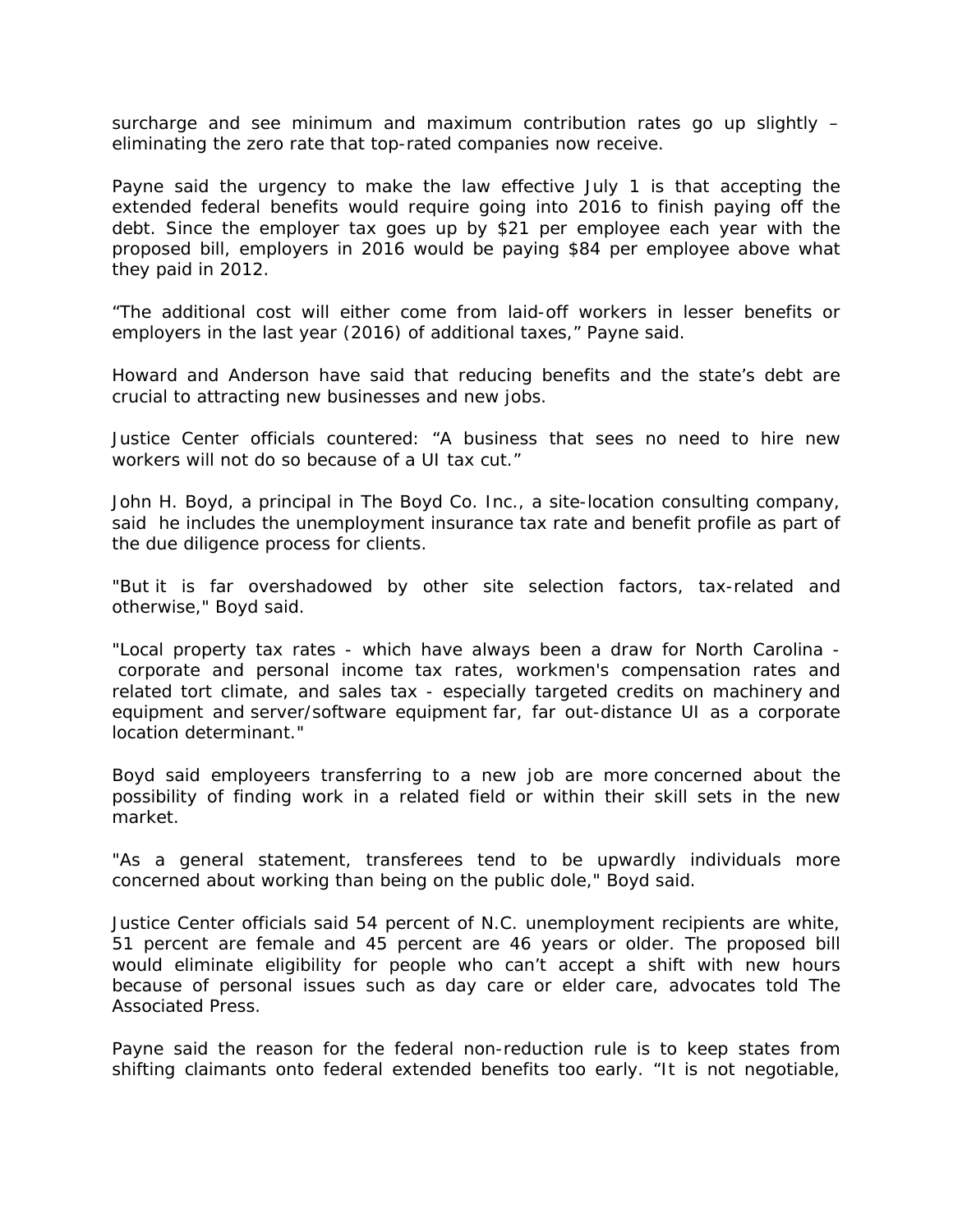never has been, and for obvious reasons," Payne said. "The inference that our D.C. delegation should have fought for an exemption is absurd."

In the late 1990s, when the state's jobless rate had dropped below 3 percent, the General Assembly gave employers a series of tax cuts.

Even though the state and nation were hit by two recessions in the past 12 years, the unemployment insurance tax was not raised on employers. The state instead borrowed from the U.S. Labor Department to pay state benefits. North Carolina currently owes about \$2.59 billion to the federal agency – the third highest amount among states.

Payne said about 34,000 North Carolina businesses, or one in six, have eliminated more jobs than their contributions to the state unemployment insurance tax could support.

"Five out of six businesses are square on their debt," Payne said. "It's their (employers') credit card, not ours.

"The state erred in the 1990s by giving too many rate cuts on the theory they wouldn't lay that many folks off in the future and a safer buffer wouldn't be needed. It's not this administration or this General Assembly's fault, but they do have an obligation to understand the problem before they dump an inappropriate and unnecessary solution on our most vulnerable population."

Justice Center officials said that in contrast to the proposed maximum of \$350, a family of three needs at least \$874 a week "to afford the actual costs of essential expenses like housing, food, health care and transportation."

To qualify for the current maximum weekly benefit of \$535, an employee would have to make at least \$1,058 a week or \$55,000 a year. At \$350 a week, that employee would be receiving 34 percent of his or her previous wage to maintain household expenses for the short term.

Anderson said some member employers, whom she declined to identify, have had potential employees tell them, "I just applied to keep my unemployment. I'll get a job when my benefits run out."

"Add to that the level of fraud and the fact that actively looking for work only requires applying online for a couple of jobs a week, and you have a broken system that requires employers overall to pay more than they should to provide a safety net for people who, through no fault of their own, lose their jobs," Anderson said.

If the \$350 weekly maximum is approved, North Carolina would rank 40th in maximum benefit. Only seven states pay fewer than 26 weeks, and only Florida has a sliding-scale maximum that goes as few as 12 weeks.